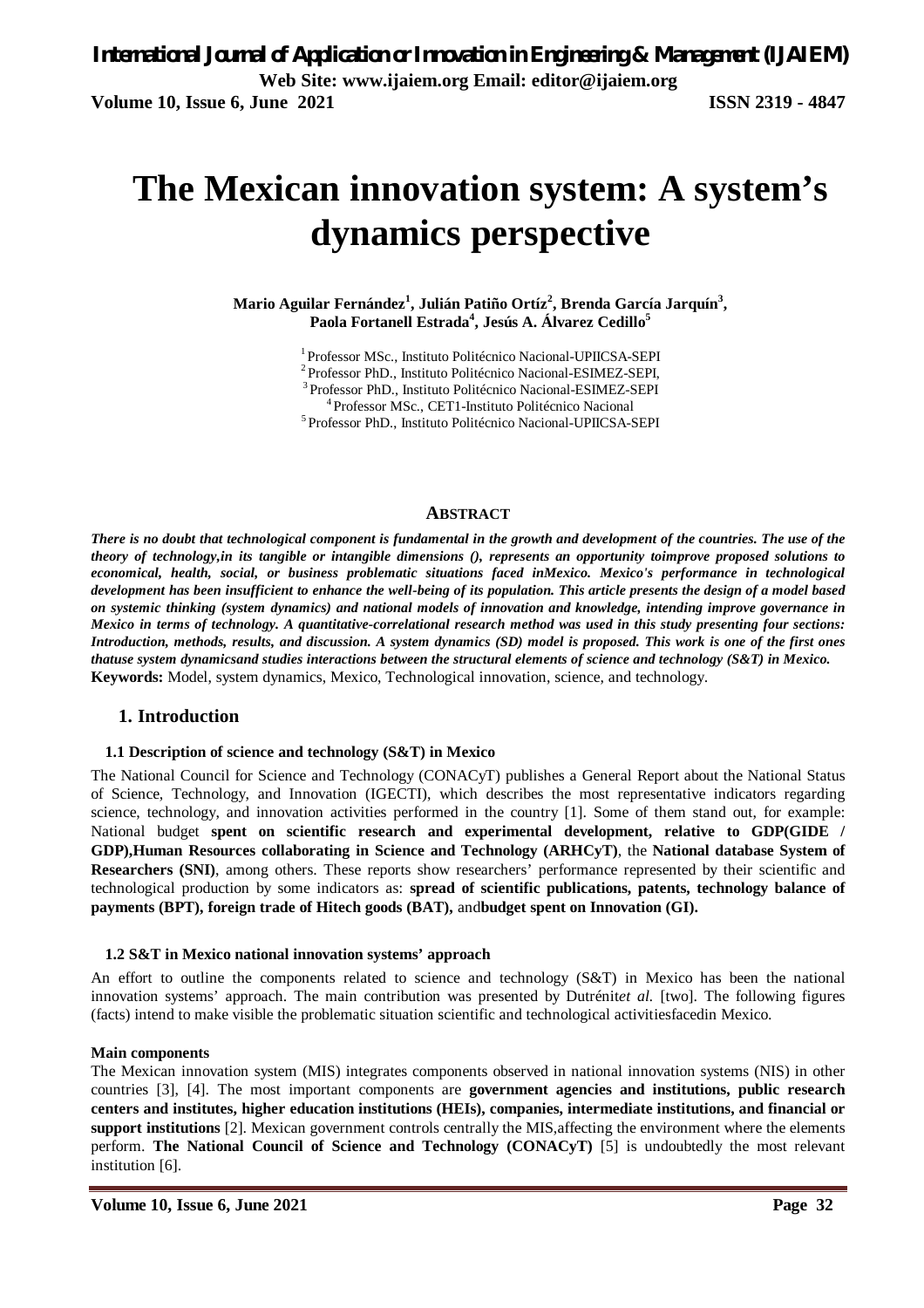**Volume 10, Issue 6, June 2021 ISSN 2319 - 4847** 

#### **Interactions between agents**

The MISprincipal characteristicsare the productive sector is highly isolated. There are no essential links with financial institutions nor with HEIs [2]. Links between private companies are scarce (8.2%). 85% of innovative products and processes offered in the market, companies have innovated without collaboration. HEIs have collaborated only with 1.8% of private companies forprocessesinnovation, and only 2.6% of collaborations resulted in products and services innovation [7].

#### **Problematic situation**

Evidence suggests that the MIS is incomplete. There are shortages of resources (personnel, capital, and infrastructure) and deficiencies in their operation (involvement of the different agents). Market performance failures such as: Limited capital to finance innovation, incipient critical mass of human resources in S&T, among others; regulatory failures originated by the government like: scarce resources, lack of incentives for promoting interactionsamog different sectors, etc.; and systemic failures as insufficient provision of physical infrastructure, institutional failures, dispersion of resources, little cooperation and networking, slow learning and low development capacity [2], [8], [9]. However, interactions and actions among different system elements lead to characterize an emerging MIS [10].

#### **1.3 Theory**

#### **Economic growth and production function**

Economic growthis constant over time and maybe the most critical determinant of population's economic well-being. The current growth proposals indicate that savings, population growth, and technological progress, together, are the determinants of economic growth. Improving technological progress is the most important goal of economic policy [11], [12].

#### **Technological innovation**

Literature identifies three dimensions of technological innovation [13].The economic dimension: Schumpeter [14] is one of the representatives of this trend. It is founded that capitalism results from "creative destruction" or technological innovation, where innovative entrepreneursare also essential. In addition, Schmookler [15], shows that technological progress is related to demand or market. The sociological dimension of innovation: Several researchers contributed to this approach: Bell [16], Marx [17], Durkheim [18], Parsons [19], Weber [20], North [21], Rosenau [22], among others, explain the importance of technology in society and its changes. And the dimension of technological innovationmanagement (*Management of Technology, MOT*) Pavitt and Damanpour [23],[24] and Betz and Khalil [25], [26], are considered the parents of *MOT*.

Innovation activities have taken different forms in different historical periods [27]. Traditionally, technological innovation process consists of three stages: invention (new products are developed), innovation (introduction of new products to the market), and diffusion (spreadof new products in the market). Toturn an invention into an innovation, a company usually needs to combine different types of knowledge, capabilities, skills, and resources [28],[29].

#### **A chronological review of national technological innovation models**

The world of technological innovation, from the national point of view, has been abundant. Various approaches and interpretations do exist: Economics of services [30], Sabato's triangle. [31], Determinants of national competitive advantage [32], national innovation systems (NIS) [33], [4], [3], triple helix model [34], industrial clusters [35], social innovation systems and production (SSIP) [36], profession theory [37], development innovation systems (SID) [38], national learning systems (SNA) [39], national innovative capacity [40], [41], creation of suitable spaces for innovation [42], knowledge intensive business services (KIBS) [43], [44], alternative social models. [45], mode 1 and mode 2 of knowledge generation [46], research environments (centers of excellence) [47], mode 3 of knowledge generation [48, 49], quintuple helix [50], social capacity [51], [52], absorption capacity [53], technological capacity [54], [55], Milieu Innovateur, industrial district, new industrial spaces, local production systems and learning region [56].

#### **Systems dynamics**

In the 1950s, at the Massachusetts Institute of Technology (*MIT*), systems dynamics (SD) was born. Forrester [57], [58], an electronics engineer, moved from servomechanisms (he invented magnetic memories) to coordinating defense projects. In his work, he identified the importance of systemic approach to design and control complexity. This methodology was also applied to urban and industrial planning problems, and later, itsapplication was generalized for any continuous system. Currently, DS is a subject of debate [59]. SD has been labeled as a theory [60], [61], a method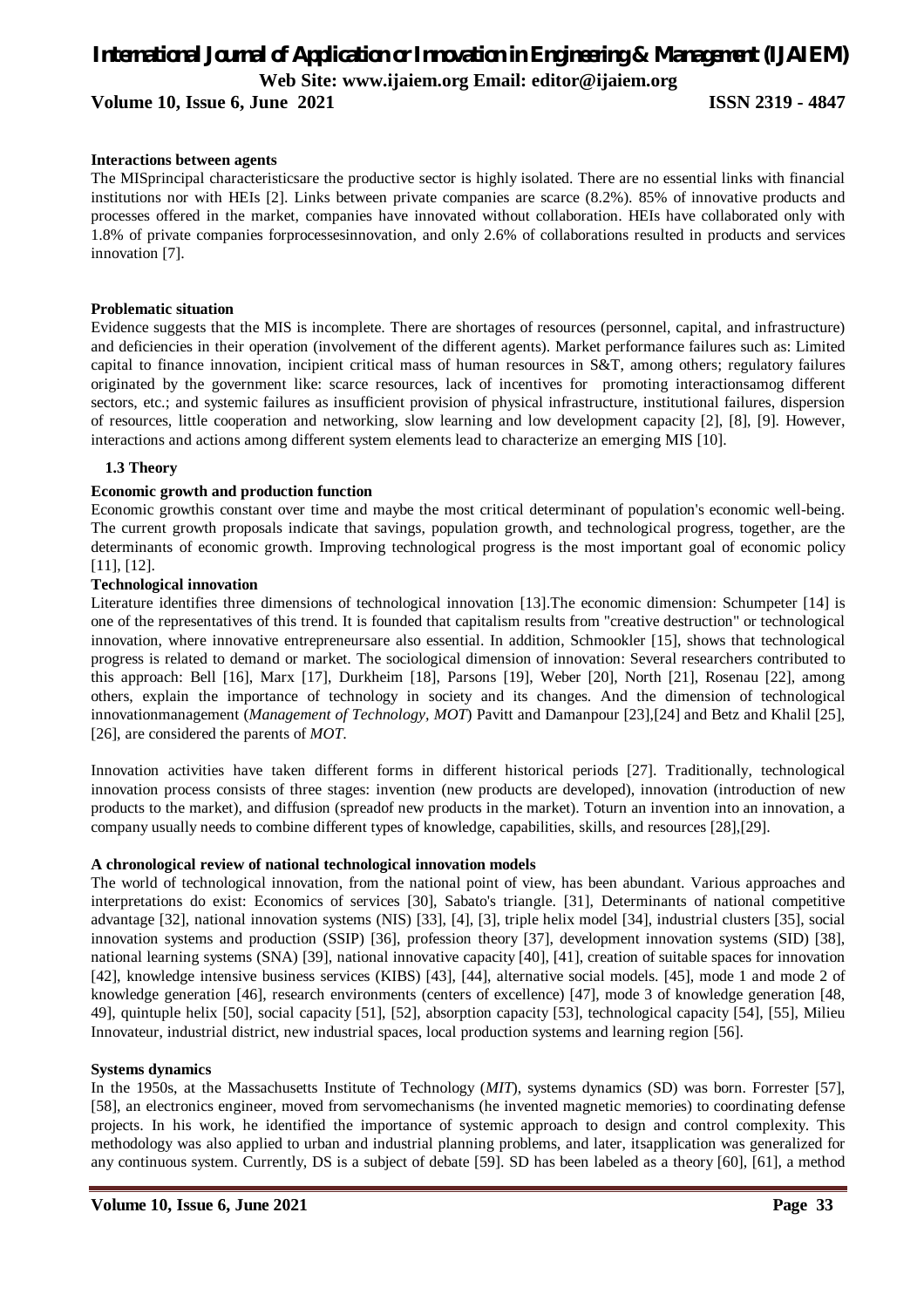#### **Volume 10, Issue 6, June 2021 ISSN 2319 - 4847**

[62]-[65], a methodology [66], a field of study [67], a tool [68], [69] and a paradigm [70]. Forrester's workbecamethe natural starting point, because SD is a rigorous, scientific, and consistent modeling approach to understand behavior patterns of complex systems [63], [71], [72]. A complex system is defined as a higher-order structure in DS terminology, with multiple loops and non-linear feedback (great variety of behaviors) [73]. In this sense, SD uses conceptual structures to show the causal links of the variables of a model and then translate these relationships into a simulation model that reproduces the behavior of a system over time [74]. SD helps to conceptualize the causes of an existing behavior and improve a system's behavior through a model [63], [75].

#### **Systems' dynamics and technology**

Innovation incorporates interactive processes (including couplings and flows) [76]. Then, technological innovation is the result of complexity of actors and institutions [77]. The complex and social nature of the NIS justifies the use of a systems' dynamics approach and the viable systems model (VSM)for proposing a viable model for technological innovation.

#### **Literature review**

Several studies show innovation has become an increasingly frequent topic in social and economic analysis. Fagerberg's [28] findings in the catalog *ISI Citation Index show* that articles dedicated to innovation analysis increased much faster than the total published titles in all other areas of knowledge. Another study [78] confirms this increasing trend. Collaborations of List [79], Schumpeter [14], and Hippel [80] formulated the bases associated with technological progress. Later, during the 70s of the 20th century, Freeman's [33]andNelson & Winter's [81] research results predominated And theiranalyses originated a group of concepts and approaches, such as those of Lundvall [4]and Nelson [3], which reflected an effort to explain the complex process of nations' technological progress.

In Latin America, the Economic Commission for Latin America (ECLAC) has published a large amount of literature; for example, Pérez' work [82],besides ECLAC [83],other international organization, the United Nations Educational, Scientific and Cultural Organization (UNESCO), has contributed with some ideas [84]*.*Other authors like Sabato [31] and Sagasti [85]have provided important work on this topic.

#### **Literature review method**

A formal literature review was performed, based on the methods of Hart [86] and Jesson*et al.* [87], following Walker's selection criteria [88]. Search for scientific documents was carried out from 1980 to 2021 in the database *Web of Science*. Particular attention was paid to articles showing a significantly related to the viable systems model (*VSM*). A brief description of each of them has been made. The quality of the information on the subject fulfills the validity attribute [89], which means that the number of written documents and citations is increasing.

#### **Result of the literature review**

Application of system dynamics in the technological component isbroad [90], [91], [92], [93], [94], [95], [96], [ 97], [98], [99], [100], [101], [102], [103], [104], [105], [106], [107], [108], [109] , [110], [111], [112], [113], [114], [115], [116], [117], [118], [119], [120], [121], [ 122], [123], [124], [125], [126], [127], [128], [129], [130], [131], [132], [133]. The high number of search resultsfound on *Web of Science (WoS)*, used as main searching database, makes evident thatthe use of system dynamicsapproach has raised. However,these results suggest that no studies nor proposals using system dynamics approach have been used for analyzing technological and scientific development situation in Mexico, a model focused on technology has neither been designed.Thus, this important scarcity brings opportunities for further research.

#### **Justification**

After analyzing the main national proposals for technology and knowledge development, regardless the existence of different perspectives, a common denominator was found: Technological and innovation performance depend on the interrelationships between different agents who create, store and transfer knowledge, skills, and artifacts. Then, there is a line of research that will requiresoonfurther attention from researchers: Experimentation of strategies or public policies regarding technology and innovation [134]. According to several authors [121], [136]-[139], public policies' experimentation is related, among other techniques, to modeling, simulation, and dynamics of systems [100]-[135].

#### **Objective**

This work aims to design a model based on systemic thinking (system dynamics) and to formulate national proposals for technology, innovation, and knowledge, intending to improve governance in Mexico regarding technology.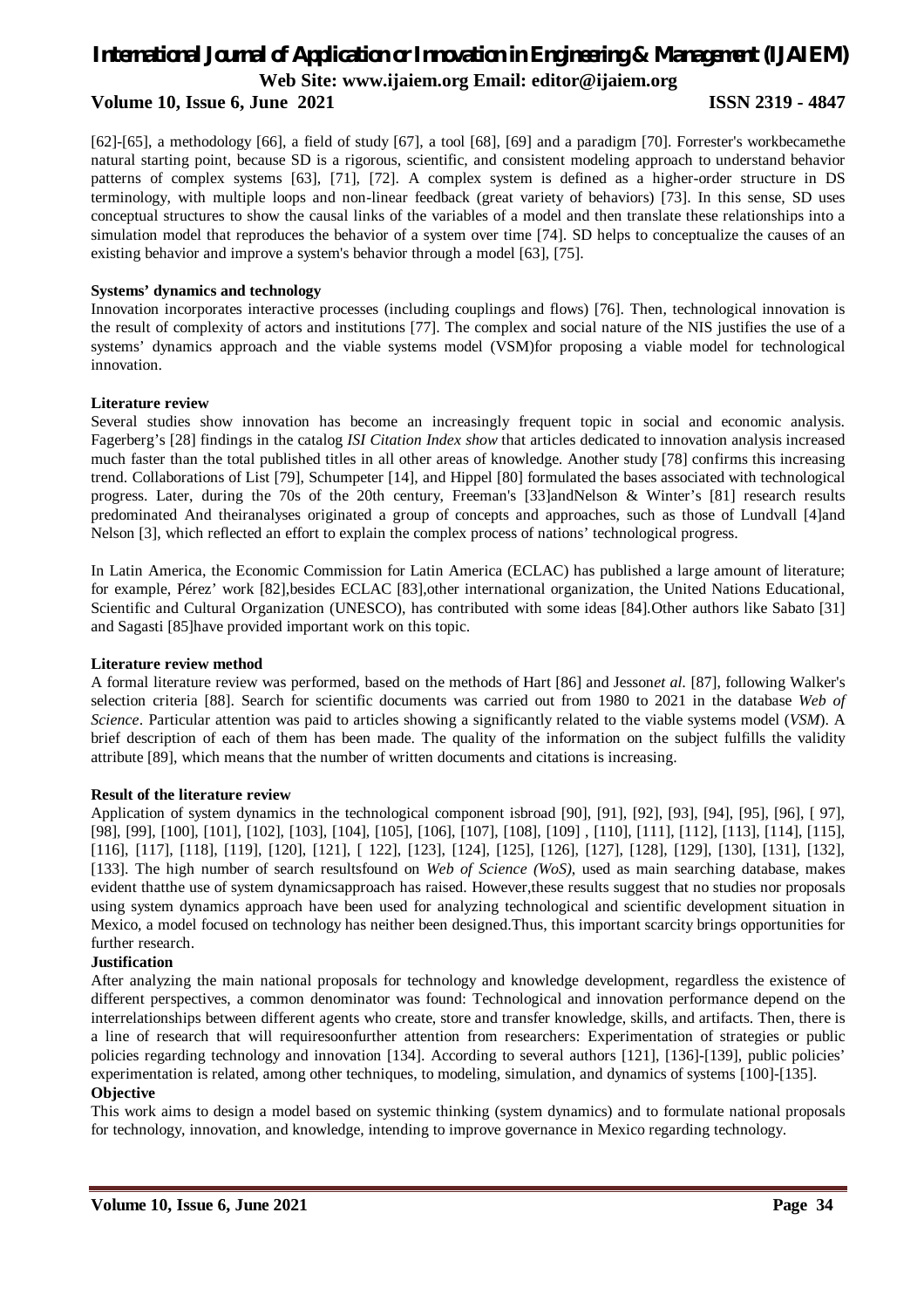**Volume 10, Issue 6, June 2021 ISSN 2319 - 4847** 

#### **Hypotheses**

Proposed working hypothesis are mentioned bellow.

- 1. Technological innovation can contribute to Mexico's economic growth.
- 2. It is possible to find a methodology structure based on SD for integrating modeling of complex systems and economic analysis.
- 3. Simulation's results will eventually show innovation's dynamic behavior in Mexico.

### **2. Methodology**

This work used qualitative research, with a descriptive scope (as it is a proposal for a structural model) and correlational (since it describes causal relationships among the components that form the Mexican technological system). Research design was carried out following Creswell's proposal [140]. Methodology incorporates two approaches, one from the philosophy of science and the other from systemic thinking. Thus, thisresearch work is defined as quantitative-correlational [140], [141]. According to Polonsky and Waller [142], this methodology describes three main moments: Theoretical, methodological, and practical. Problem description was addressed following the method proposed by Shannon [143]. Sterman's methodology [63] was applied as system dynamics methodology. Selection of our systemic method (from the complex systems approach) is based onthe Critical Systems Thinking (*CST*) approach, that inspired Jackson [144], who proposed his*System of Systems Methodologies* (*SOSM*).

#### **3. Results**

#### **Diagnosis of the Mexican science and technology system**

The diagnosis of science and technology system in Mexico was carried out using the Viable Systems Model (*VSM*) for building a structure showing actors and their interrelationships, previously identified by Dutrénit*et all.* [2], Cimoli [145], Latin American developing countries, a Lundvall *et al.* [10] and by the OECD [77],[146]. The same stakeholders and their relationshipsare mentioned as well in the current version of the Mexican Law of Science and Technology [147]. The *SOSM*, regarding the characteristics of the technology's problematic situation in Mexicowas characterized as unitary (according to the participants involved);and its system's dynamics as simple-unitary [144].

#### **Proposed model**

A series of models were developed following the SD approach, with the software*, I think 8.0*. They intend to model the Mexican economy and simulate its behavior in the short term (4 years). Being inspired by the project *Synco* or *Cybersyn* [148], [149],results obtained allow to reflecton different scenarios and facilitate decision-making processes. Models can provide insights into dynamics of the innovation process, so it is possible to study the impact of innovative policies on Mexico's performance in.

Fifteen models were designed, integrated (Figure 1), and stratified in three cathegories: national, technological change, and science &technology. The first category: national level models include: Innovative capacity, competitivenessinflation-open unemployment rate, gross domestic product (GDP), total tacit knowledge, environment, technologybased companies (EBT), and population size. For the second category: technological change, proposed topics are: Patents (inventions), diffusion, and innovation. the third category: science &technology, elements included were: Articles in the *WoS* (written by researchers collaborating with Mexican institutions), national system of researchers database, high technology goods (BAT), balance of payments technology related (BPT), and ARHCyT.

In the he first category: national models, Mexican innovative capacity was estimated, considering four aspects proposed by Furman *et al.* [150]. In the second category Phillips' curve [151] of inflation and unemployment and Okum's Law [152] of employment and economic growth were applied for estimating and relating three indicators: competitiveness, inflation, and open unemployment rate (TDA. The third model describes the links among variables involved in GDP and federal spending on science and technology (GFCyT) [11], [153]. Model four:Total tacit knowledge, estimates the knowledge contained in the ARHCyT researchers' group [154], [155]. Model five: environment, correlatesGDP per capita urban particles concentration of (UPC), concentration of  $SO<sub>2</sub>$  (USO2C), current Mexico's competitiveness index (CCI) of, environmental regulatory regimeindex (ERRI), and business competitiveness index (BCI) [156], [157]. The sixth model addresses calculation of technology-based companies (EBT), based on three variables proposed by Corona [158]: Research centers, industrial corridors, and business incubators. Finally, in this stratum, a model was designed for estimating the population size required as input for other models, balancingnew births and deaths trough the time. For the second stratum: technological change, the first model estimates total patents (inventions) granted coming from total patents' applications. Data were obtained from CONACyT [1]. The second technological change model: technological diffusion has as input the EBT calculation and its main variables are: adoption rate obtained from contact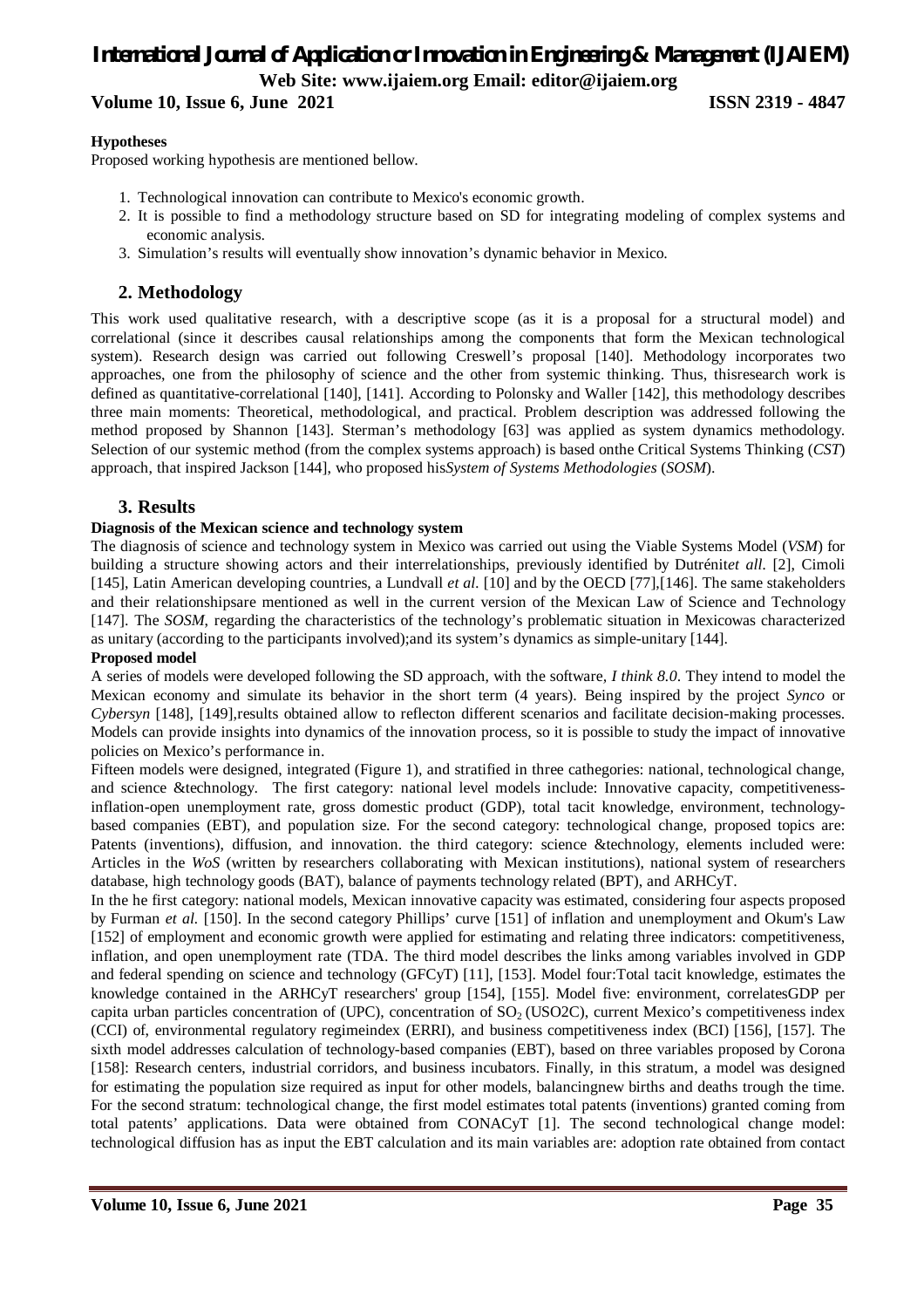## *International Journal of Application or Innovation in Engineering & Management (IJAIEM)* **Web Site: www.ijaiem.org Email: editor@ijaiem.org Volume 10, Issue 6, June 2021 ISSN 2319 - 4847**

rate and fraction of adopters [63], [159]. The third model: innovation, provides estimated number of innovations (economic success) in Mexico from the EBT. The logic of these links has been proposed by Maier [160].

Regarding the category science &technology, the first model estimates the number of articles in *WoS,* written by researchers collaborating in a Mexican institution, impact factor and percentage of world participation in *WoS*can be onserved as well in this model. Data for the five models of this category "science & technology" were, the obtained from CONACyT [1]. A second model estimates number of researchers who belong to the national researchers' system. [1]. Estimation of high technology goods (BAT) is part of the third model. In fourth model: balance of technology payments (BPT). The balance and the coverage rate were calculated. Finally, in this category, figure x shows an estimate of the ARHCyT.Also total number of researchers and doctoral graduates per million inhabitants was estimated. Data were obtained as well from CONACyT [1].

The integrated model is shown in Figure 1. This SD model is based on fundamental principles introduced by Lee and Tunzelmann [109]. In this model in Figure 1, macroeconomic conditions wereconstituted as additional structural elements to the system, as in Samara *et al.*work [129]. Regarding the innovation process, Utterback and Abernathy work [94] could cover mutual relationships among stages of a product's life cycle of, production process stages of development, and the competitive strategy. The endogenous definition of S&T is consideredfollowing the Milling and Stumpfe'sapproach [104]. Finally, Niosi [161], and Rivera et al. [162] proposals,about a NIS dynamic structure were integrated.

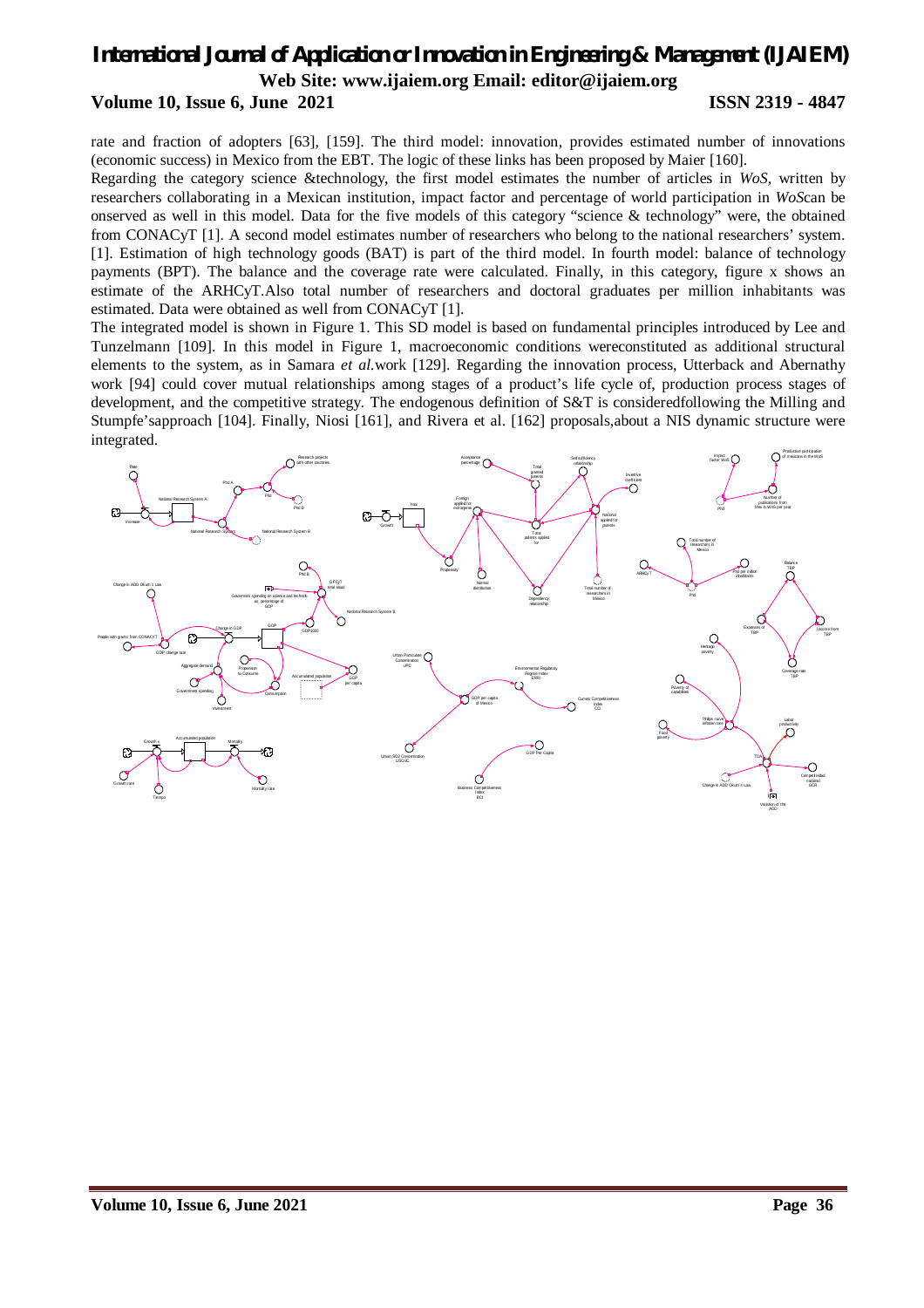**Volume 10, Issue 6, June 2021 ISSN 2319 - 4847** 



**Figure1**. Proposal of the Mexican science and technology model. Own elaboration based on, I think, 8.0.

### **4. Discussion**

#### **1.** *4.1 Conclusions*

The model can be described as a conglomeration of institutions, grouped or separated, that contributefor designing and dissemination of new technologies. These institutions constitute the Mexican framework wherepolicies can be created and appliedfor influencing the National innovation process. From this perspective, innovative Mexican performance depends not only on each isolated institution's performance,but also on their interactionsfor creating knowledge and use it dynamically. Understanding these dynamics is one of the main research topics. Understanding links between the components is the key for improving Mexico's innovative performance. From this perspective, all elements in the model are producing, distributing, and applying different types of tangible and intangible knowledge.

The complex and social nature of these interactions justifies the use of the SD approach as an appropriate methodology to model the innovation process. Dynamic behavior arises from interactions among the agents during time. Complexity is caused by the subsystems' dynamicnature, which are closely linked, governed by feedback, non-linear, and depend on history, are self-organizing, adaptive, counterintuitive, political resistant, and characterized by exchanges.

#### **2.** *4.2 New research needs*

Popper [163], being part of falsificationism, used to say"observe, think and observe again". In other words, multiple further investigations always followevery investigation. Inside any of them, it is possible to integrate, theoretically, Mandelbrot fractal approach [164] and Hoverstadt'sproposal [165] to reinforce the concept of "resourcefullness". Another practical and methodological option isto use Viplan methodology by Espejo and Reyes [166] to align and enhance participants' efforts facilitating organizational viability.

#### **Acknowledgements**

We appreciate allfacilities provided for conducting of this work by the Instituto Politécnico Nacional (IPN), through the Secretaría de Investigación y Posgrado (SIP), with the SIP project 20210297. Thanks to the Interdisciplinary Unit of Engineering and Social and Administrative Sciences (UPIICSA-SEPI), Escuela Superior de IngenieríaMecánica y Eléctrica (ESIMEZ),CET 1 WCB, CONACYT, andthe Program of Stimulus for Teaching Performance (EDD).

#### **References**

- [1] CONACYT, "El Informe General del Estado de la Ciencia, la Tecnología y la Innovación (IGECTI) 2018",Gobierno de México, CDMX, México, 2018.
- [2] G. Dutrénit, M. Capdevielle, J. Corona, M. Puchet, F. Santiago, and A. Vera-Cruz, El Sistema Nacional de Innovación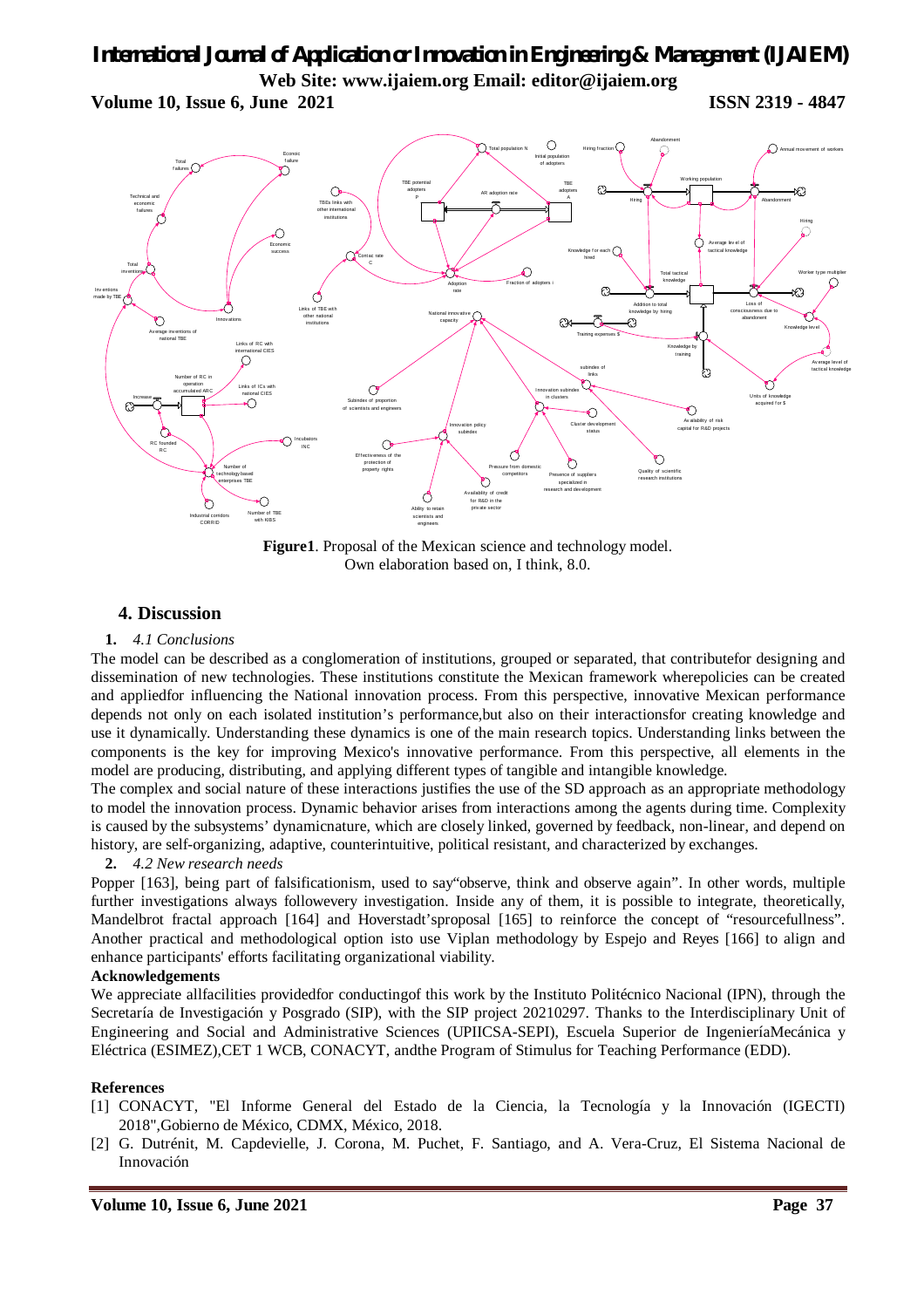#### **Volume 10, Issue 6, June 2021 ISSN 2319 - 4847**

Mexicano: Instituciones, Políticas, Desempeño y Desafíos, UAM-X, México, 2010.

- [3] R. R. Nelson, National Innovation Systems: A Comparative Analysis, First ed. USA: Oxford University Press, 1993.
- [4] B.-Å. Lundvall, National Systems of Innovation: Toward a Theory of Innovation and Interactive Learning, Anthem Press, USA, 2010.
- [5] CONACYT, "El CONACYT," Abril, 2013. [Online]. Available:http://www.conacyt.gob.mx/ElConacyt/Paginas/default.aspx[Accessed: May. 15, 2021].
- [6] REDNACECYT,"¿Qué es la rednacecyt?," Abril, 2013.[Online]. Available: http://www.rednacecyt.org/conocenos.php[Accessed: Feb. 5, 2021].
- [7] FCCT, "Propuestas para Contribuir al Diseño del PECiTI 2012 -2037," FCCyT, Mexico,2013.
- [8] FCCT, "Diagnóstico de la Política Científica, Tecnológica y de Fomento a la Innovación en México (2000- 2006),"FCCT, México, 2013.
- [9] R. K. Woolthuisa, M. Lankhuizenb, and V. Gilsing, "A System Failure Framework for Innovation Policy Design," Technovation, (25), pp. 609-619, 2005.
- [10]B.-A. Lundvall, K. J. Joseph, C. Chaminade, and J. Vang, Handbook of Innovation Systems and Developing Countries. Building Domestic Capabilities in Global Setting, Edward Elgar Publishing Limited, UK, 2009.
- [11]G. Mankiw, Macroeconomía, Antoni Bosch, España, 2006.
- [12]P. Krugman, ¡Detengamos la Crísis Ya!, Crítica, México, 2012.
- [13]S. L. Leyva, Un Espacio Teórico de la Innovación Tecnológica, Universidad Autónoma de Sinaloa, Culiacán Rosales Sinaloa, 2001.
- [14]J. A. Schumpeter, Teoría del Desenvolvimiento Económico, FCE, México, 1997.
- [15]J. Schmoocler, "Technological Change and Economic Theory," American Economic Review, (55), pp. 333-341, 1965.
- [16]D. Bell, El Advenimiento de la Sociedad Post-Industrial. Un Intento de Prognosis Social, Alianza Editorial, México, 2006.
- [17]K. Marx, El Capital: Crítica de la Economía Política, FCE, México, 1999.
- [18]E. Durkheim, La División del Trabajo Social, Colofon, México, 2002.
- [19]T. Parsons, El Sistema Social, Alianza Editorial, México, 1999.
- [20]M. Weber, El Político y el Científico, Colofón, México, 2000.
- [21]N. C. Douglass, Instituciones, Cambio Institucional y Desempeño Económico, FCE,México, 1993.
- [22]P. Rosenau, Post-Modernism and the Social Sciences, Princeton University Press, USA, 1991.
- [23]K. Pavitt, "Sectoral Patterns of Technical Change: Towards a Taxonomy and a Theory," Research Policy, (13), pp. 343-373, 1984.
- [24]S. Gopalakrishnan and F. Damanpour, "A Review of Innovation Research in Economics, Sociology and Technology Management," Omega, The Int. Jl. of Mgmt. Sci., (25), pp. 15-28, 1997.
- [25]T. Khalil, Management of Technology, McGraw Hill Higher Education, USA, 2000.
- [26]F. Betz, Managing Technological Innovation: Competitive Advantage from Change, Wiley-Interscience, USA, 2011.
- [27]F. Castellacci, S. Grodal, S. Mendonca, and M. Wibe, "Advances and Challenges in Innovation Studies," Journal of Economic Issues, (39), pp. 91-121, 2005.
- [28]J. Fagerberg, D. Mowery, and R. Nelson, The Oxford Handbook of Innovation, Oxford University Press, USA, 2005.
- [29]F. H. Maier, "New Product Diffusion Models in Innovation Management-a system dynamics perspective," System Dynamics Review, (14), pp. 285-308, 1998.
- [30]R. Barras, "Towards a Theory of Innovation in Services," Research Policy, (15), pp. 161-173, 1986.
- [31]J. A. Sabato and N. Botana, "La Ciencia y la Tecnología en el Desarrollo Futuro de América Latina," in El Pensamiento Latinoamericano en la Problemática Ciencia-Tecnología-Desarrollo-Dependencia, J. A. Sabato, Colección Placted-Ediciones Biblioteca Nacional, Argentina, 2011.
- [32]M. E. Porter, "The Competitive Advantage of Nations," Harvard Business Review, (March-April), pp. 73-93, 1990.
- [33] C. Freeman, Technology Policy and Economic Performance: Lessons from Japan, Pinter Pub Ltd, USA, 1987.
- [34]L. Leydesdorff and H. Etzkowitz, "Emergence of Ttiple Helix of University-Industry-Goverment Relations," Science and Public Policy, (23), pp. 279-286, 1996.
- [35]G. L. Orjan Solvell, Christian Ketels, The Cluster Initiative Greenbook, Innovation Divition at VINNOVA, Stockholm, Sweden. 2003.
- [36]B. Amable and P. Pascal, "The Diversity of Social Systems of Innovation and Production During the 1990s," In The Nelson and Winter DRUID Summer Conference, (Aalborg, Denmark), 2001.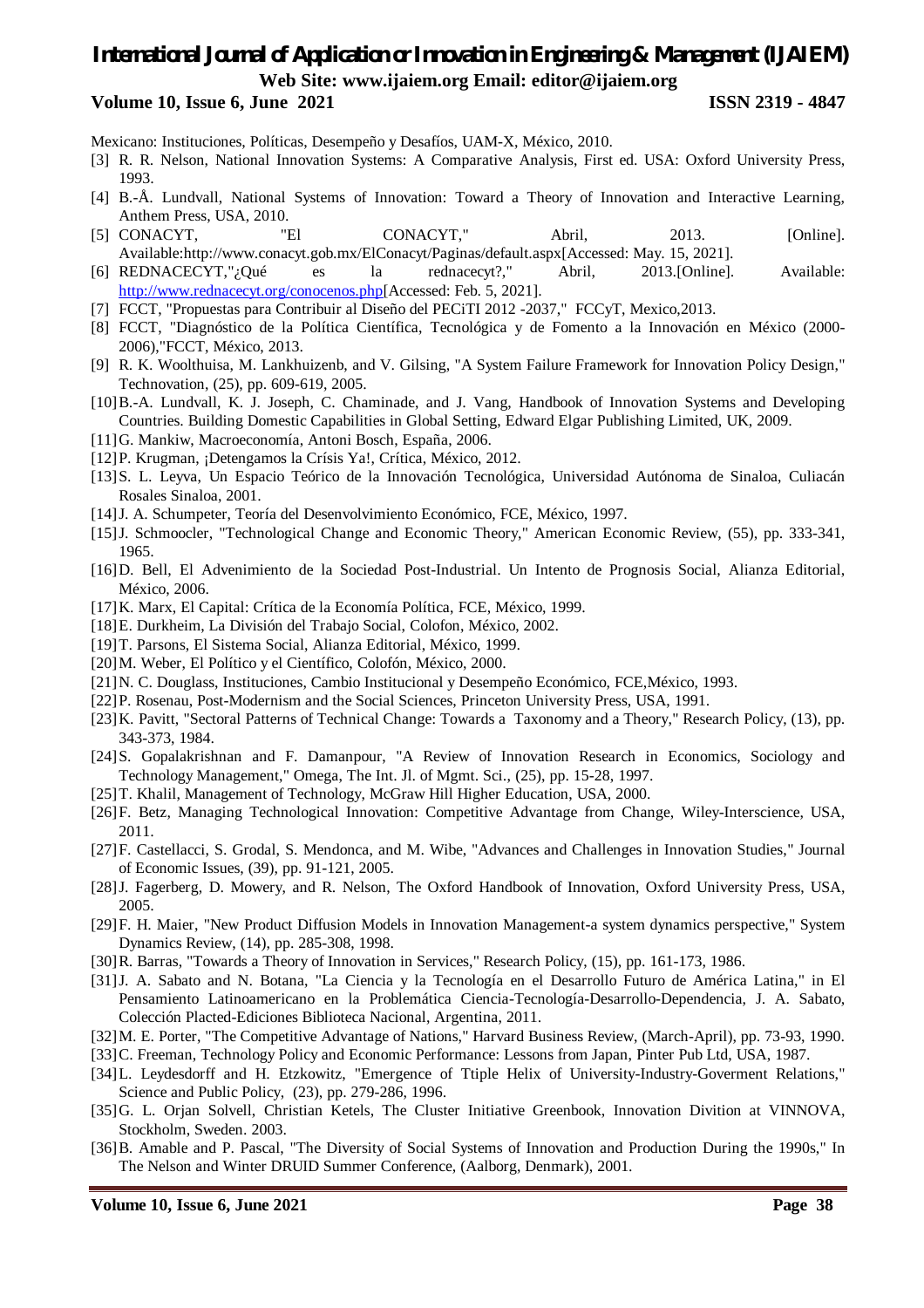- [37]S. Brint, "Professionals and the "Knowledge Economy: Rethinking the Teory of Postindustrial Society," Current Sociology, (49), pp. 101-132, 2001.
- [38]C. Edquist, "Systems of Innovation for Development (SID)," Investment Promotion and Institutional Capacity-Building Division/Industrial Policies and Research Branch/United Nations Industrial Development Organization (UNIDO), 2001.
- [39]E. B. Viotti, "National Learning Systems: A New Approach on Technical Change in Late Industrializing Economies and Evidences from the Cases of Brazil and South Korea," Technological Forecasting and Social Change, (69), pp. 653-680, 2002.
- [40]M. E. P. Jeffrey L. Furman, Scott Stern, "The Determinants of National Innovative Capacity," Research Policy, (31), pp. 899-933, 2002.
- [41]M. E. Porter, "National Innovative Capacity," Institute for Strategy and Competitiveness, pp. 18, 2003.
- [42]H. Etzkowitz, "The Triple Helix of University- Industry- Government Implications for Policy and Evaluation," SISTER Working Paper (11), pp. 1-16, 2002.
- [43]E. Muller and A. Zenker, "Business Service as Actors of Knowledge Transformation: The Role of KIBS in Regional and National Innovation Systems," Research Policy, (30), pp. 1501-1516, 2001.
- [44]I. Milles, "Services Innovation: Coming of Age in the Knowledge-Based Economy," International Journal of Innovation Management, (4), pp. 371-389, 2000.
- [45]A. Lam, "Alternative Societal Models of Learning and innovation inthe Knowledge Economy," InThe Industrial Dynamics of the New and Old Economy-Who is embracing whom? (DRUID), Copenhage Elsinore, 2002.
- [46]M. Gibbons, "Competition Processes and the Management of Innovation," Prometheus, (21), pp. 449-465, 2003.
- [47]E. K. Graversen, S. E. K. Zidou, and L. Kamma, "Dynamic Research Environments: a development model," International Journal Of Human Resource Management, (16), pp. 1498-1511, 2005.
- [48]E. G. Carayannis and D. F. J. Campbell, Mode 3 Knowledge Production in Quadruple Helix Innovation Systems. 21st-Century Democracy, Innovation, and Entrepreneurship for Development,Springer, New York, 2012.
- [49]E. G. Carayannis and D. F. J. Campbell, "Mode 3 Knowledge Production in Quadruple Helix Innovation Systems: Quintuple Helix and Social Ecology," in Encyclopedia of Creativity, Invention, Innovation and Entrepreneurship, E. G. Carayannis, Springer Ed., New York, pp. 1293-1300, 2013.
- [50]E. G. Carayannis, T. D. Barth, and D. F. J. Campbell, "The Quintuple Helix innovation model: global warming as a challenge and driver for innovation," Journal of Innovation and Entrepreneurship, (1), pp. 2, 2012.
- [51]K. Ohkawa and H. Rosovsky, Japanese Economic Growth: Trend Acceleration in the Twentieth Century (Studies of Economic Growth in Industrialized Countries), Stanford University Press, USA, 1974.
- [52]M. Abramovitz, "Catching Uo, Forging Ahead, and Falling Behind," The Journal of Economic History, (46), pp. 385-406, 1986.
- [53]W. M. Cohen and D. A. Levinthal, "Absorptive Capacity: A New Perspective on Learning and Innovation," Administrative Science Quarterly, (35), pp. 128-152, 1990.
- [54]L. Kim, "Stages of Development of Industrial Technology in a Developing Country: A Model," Research Policy, (9), pp. 254-277, 1980.
- [55]L. Kim, Imitation to Innovation: The Dynamics of Korea's Technological Learning,Harvard Business Review Press, USA, 1997.
- [56]J. Fagerberg, D. C. Mowery, and R. R. Nelson, The Oxford Handbook of Innovation USA: Oxford University Press, USA, 2006
- [57]J. W. Forrester, "System Dynamics, Systems Thinking, and Soft OR," System Dynamics Review, (10), pp. 1-14, 1994.
- [58]J. W. Forrester, Industrial Dynamics, Pegasus Communications, USA, 1961.
- [59]P. Vanderminden, "System Dynamics. A field of study, a methodology or both," in The Twenty-Fourth International Conference of the System Dynamics Society, Nijmegen School of Management, Radboud University Nijmegen, The Netherlands, (July)pp.23 - 27, 2006.
- [60]R. Flood and M. Jackson, Creative Problem Solving, Wiley,UK, 1991.
- [61]M. Jackson, Systems Thinking: Creative holism for managers, Wiley, UK, 2003.
- [62]R. G. Coyle, Management System Dynamics, Wiley, UK, 1979.
- [63]J. D. Sterman, Business Dynamics: Systems Thinking and Modeling for a Complex World USA: McGraw-Hill/Irwin, 2000.
- [64]E. F. Wolstenholme, System Enquiry, Wiley, UK, 1990.
- [65]D. Lane, "Rerum Cognoscere Causas: Part I How do the ideas of system dynamics relate to traditional social theories and the voluntarism/determinism debate?," System Dynamics Review, (17), pp. 97-118, 2001.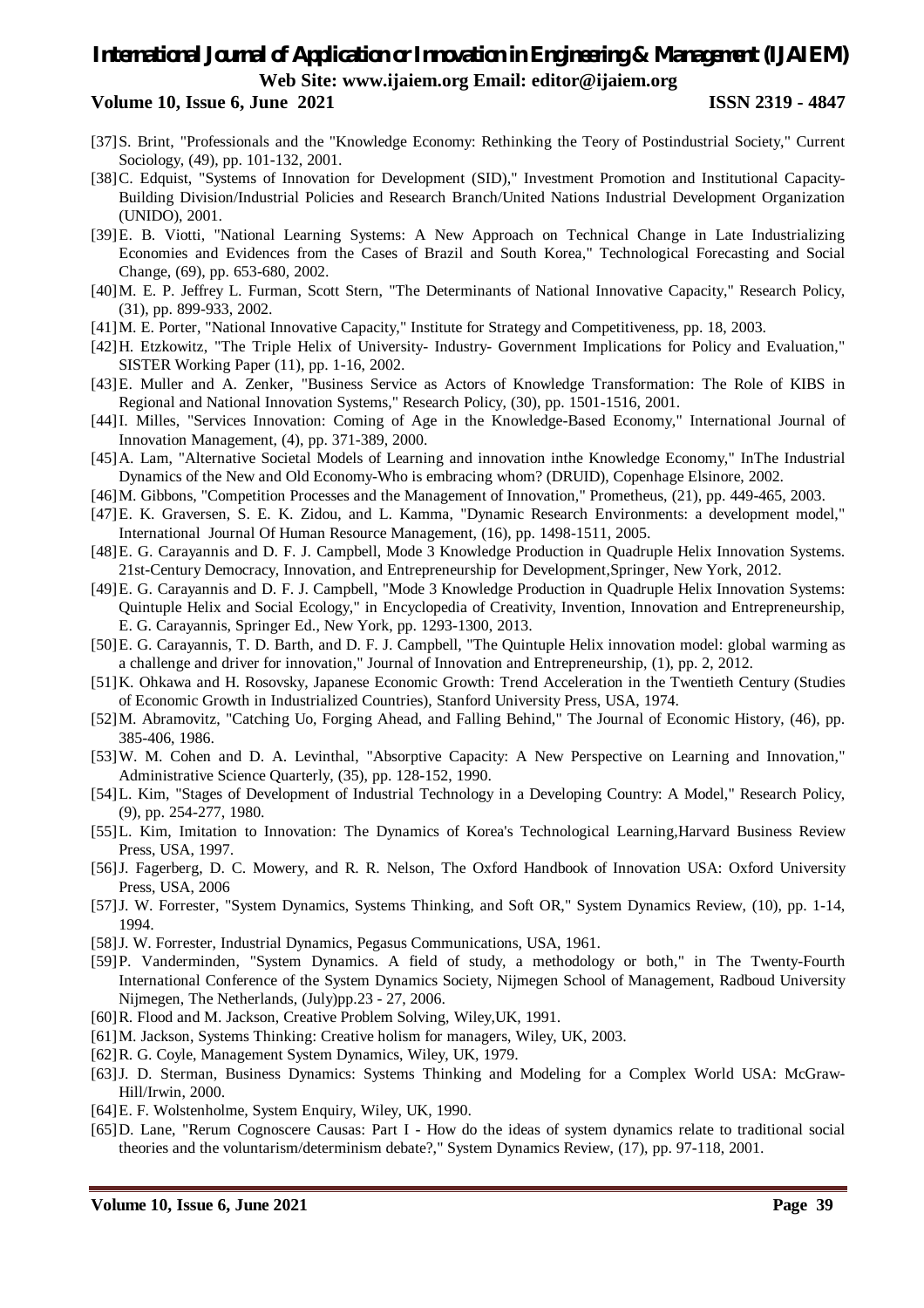- [66]E. B. Roberts, System Dynamics. An introduction, in Managerial Applications of System Dynamics, E. B. Roberts, Ed., Pegasus Communications Inc., USA, 1978.
- [67]R. G. Coyle, "Qualitative and Quantitative Modelling in System Dynamics: Some research questions," System Dynamics Review, (16), pp. 225-244, 2000.
- [68]L. F. Luna-Reyes and D. L. Andersen, "Collecting and Analyzing Qualitative Data for System Dynamics: Methods and models," System Dynamics Review, (19), pp. 271-296, 2003.
- [69]K. Ogata, System Dynamics, Pearson, USA, 2004.
- [70]C. Olaya, "System Dynamics Philosophical Background and Underpinnings," in Encyclopedia of Complexity and Systems Science, R. A. Meyers, Ed., Springer, USA, 2009.
- [71]J. W. Forrester, Principles of Systems, Pegasus Communications, USA, 1968.
- [72]R. García, Sistemas Complejos, Gedisa, México, 2013.
- [73]I. Prigogine, ¿Tan Sólo una Ilusión?, Tusquets Editores, España, 2009.
- [74]J. D. Sterman, "Learning from Evidence in a Complex World," American Journal of Public Health, (96), pp. 505- 514, 2006.
- [75]D. Ford and J. D. Sterman, "Dynamic Modeling of Product Development Processes," System Dynamics Review, (14), pp. 31-68, 1997.
- [76]B.-å. Lundvall, "Why Study National Systems and National Styles of Innovation?," Technology Analysis & Strategic Management, (10), 1998.
- [77]OECD, "National Innovation Systems." InOECE,París, 1997.
- [78]B. Méndez, H. Merritt, and H. Gómez, La Innovación en México, Publicaciones IPN & Miguel Angel Porrúa, México, 2011.
- [79]G. F. List, The National System of Political Economy, University of California Libraries, USA, 1856.
- [80]E. V. Hippel, "The Dominant Role of Users in the Scientific Instrument Innovation Process," Research Policy, (5), pp. 212-239, 1976.
- [81]R. R. Nelson and S. G. Winter, An Evolutionary Theory of Economic Change, Belknap Press of Harvard University Press, USA, 1982.
- [82]C. Pérez, "Technological Dynamism and Social Inclusion in Latin America: A Resource-Based Production Development Strategy," CEPAL REVIEW 100, (April) pp. 121-141, 2010.
- [83]C. Pérez, Revoluciones Tecnológicas y Capital Financiero. La Dinámica de las Grandes Burbujas Financieras y las Épocas de Bonanza, Siglo XXI Editores, México, 2004.
- [84]G. A. Lemarchand, Sistemas Nacionales de Ciencia, Tecnología e Innovación en América Latina y el Caribe, UNESCO. Oficina Regional de Ciencia para América Latina y el Caribe,Montevideo, Uruguay, 2010.
- [85]F. Sagasti, Ciencia, Tecnología, Innovación. Políticas para América Latina, FCE, México, 2011.
- [86]C. Hart, Doing a Literature Review: Releasing the Research Imagination, SAGE Publications,Newbury Park, California, 2018.
- [87]J. Jesson, L. Matheson, and F. M. Lacey, Doing Your Literature Review: Traditional and Systematic Techniques. Newbury Park, Sage Publications,California, 2011.
- [88]M. Walker, Como Escribir Trabajos de Investigacion,GEDISA Mexicana,CDMX, México, 2007.
- [89]J. H. del-Río-Martínez and M. G. Videgaray, "¿Cómo escribir propuestas de investigación exitosas?," Rev. del Centro de Inv., (10), 2013.
- [90]T. Haslett and R. Sarah, "Using the Viable Systems Model to Structure a System Dynamics Mapping and Modeling Project for the Australian Taxation Office," Systemic Practice and Action Research, (19), pp. 273-290, 2006.
- [91]S. Hildbrand and S. Bodhanya, "Application of the viable system model in a complex sugarcane supply chain," British Food Journal, (116), pp. 2048-2068, 2014.
- [92]A. Vahidi and A. Aliahmadi, "Describing the Necessity of Multi-Methodological Approach for Viable System Model: Case Study of Viable System Model and System Dynamics Multi-Methodology," Systemic Practice and Action Research, (32), pp. 13-37, 2019.
- [93]M. Orengo, "Theoretical notes regarding the practical application of Stafford Beer's viable system model," Kybernetes, (47), pp. 262-272, 2018.
- [94]J. M. Utterback and W. J. Abernathy, "A Dynamic Model of Process and Product Innovation," Omega, The Int. Jl. of Mgmt. Sci., (3), pp. 639-656, 1975.
- [95]E. Autio and A.-P. Hameri, "The Structure and Dynamics of Technological Systems: A Conceptual Model," Technology in Society, (17), pp. 365-384, 1995.
- [96]H. Hübner, "Decisions on Innovation and Diffusion and the Limits of Deregulation," Technovation, (16), pp. 327- 339, 1996.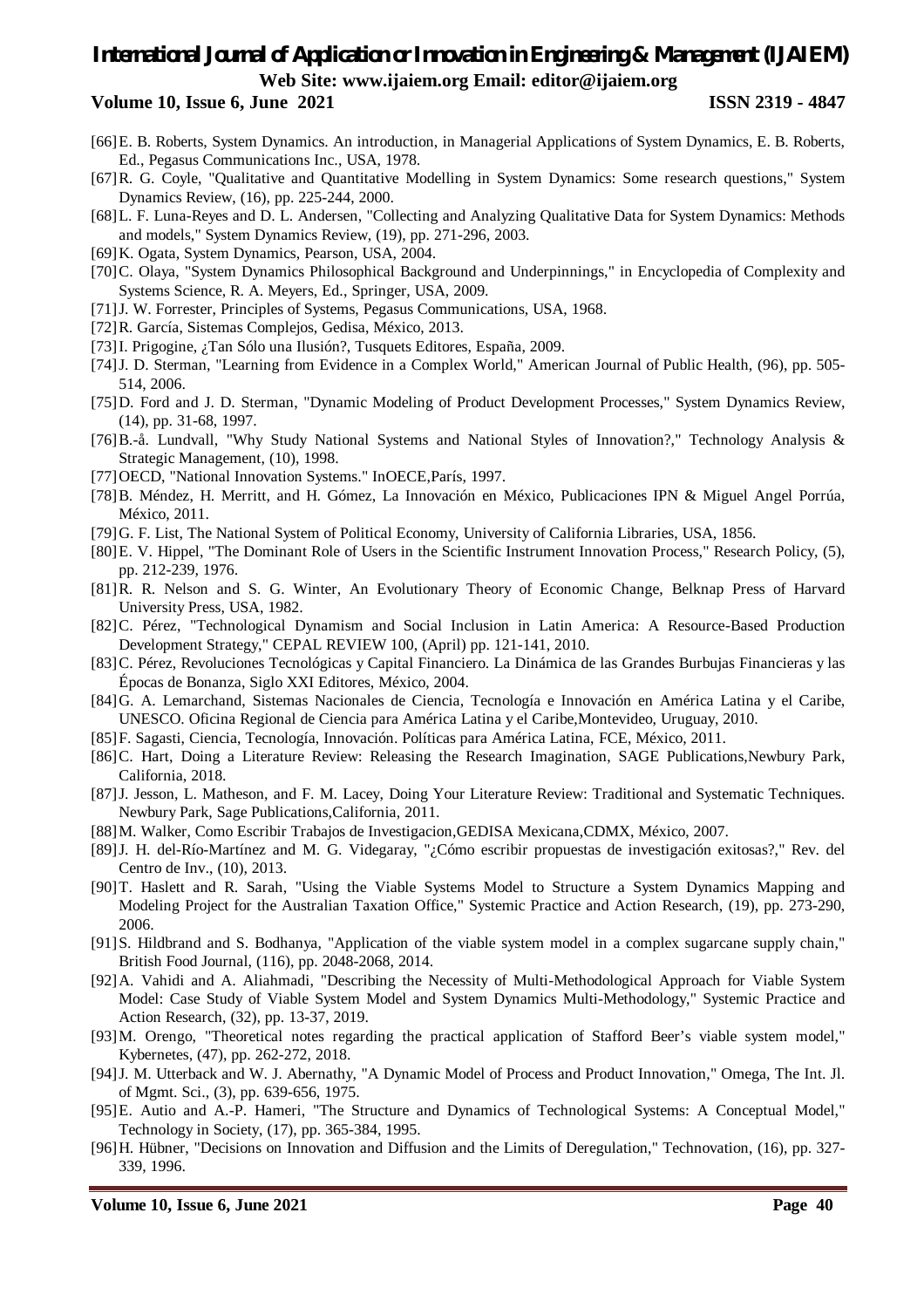- [97]J.-A. Johannessen, J. O. Dolva, and B. Olsen, "Organizing Innovation: Integrating Knowledge Systems," European Planning Studies, (5), pp. 331-349, 1997.
- [98]E. López-Ortega, "A Dynamic Model for Regional Competitiveness Based on the Regional Innovation System," in 15th International System Dynamics Conference: "System Approach to Learning and Education into the 21st Century", 1997.
- [99]F. H. A. Janszen and G. H. Degenaars, "A Dynamic Analysis of the Relations Between the Structure and the Process of National Systems of Innovation Using Computer Simulation: The Case of the Dutch Biotechnological Sector," Research Policy (27), pp. 37-54, 1997.
- [100] P. Windrum, "Simulation Models of Technological Innovation," The American Behavioral Scientist, (42), pp. 1531-1550, 1999.
- [101] W. Nasierowski and F. J. Arcelus, "Interrelationships Among the Elements of National Innovation Systems: A Statistical Evaluation," European Journal of Operational Research, (119), pp. 235-253, 1999.
- [102] K. Mohannak, "A National Linkage Program for Technological Innovation," Prometheus, vol. 17, pp. 323-336, 1999.
- [103] H. Etzkowitz and L. Leydesdorff, "The Dynamics of Innovation: From National Systems and "Mode 2" to a Triple Helix of University-Industry-Government Relations," Research Policy, (29), pp. 109-123, 2000.
- [104] P. M. Milling and J. Stumpfe, "Product and Process Innovation. A System Dynamics-Based Analysis of the Interdependencies," InThe The 18th International Conference of the System Dynamics Society, Bergen, Norway, 2000.
- [105] J. Z. Shyu, Y.-C. Chiu, and C.-C. Yuo, "A Cross-National Comparative Analysis of Innovation Policy in the Integrated Circuit Industry," Technology in Society, (23), pp. 227-240, 2001.
- [106] U. Gür and S. Güven, "Assessment of Possible Effective Strategies in the Transition Process to a Knowledge-Based Economy: The Case of Turkey," in 20th International Conference of the System Dynamics Society, 2002.
- [107] A. Heshmati and H. Lööf, "The Link Between Firm-Level Innovation and Aggregate Productivity Growth: A Cross-Country Examination," Research Evaluation, (12), pp. 131-147, 2003.
- [108] B. Unger and M. Zagler, "Institutional and Organizational Determinants of Product Innovations," Innovation: The European Journal of Social Science Research, (16), pp. 293-310, 2003.
- [109] T.-L. Lee and N. V. Tunzelmann, "A Dynamic Analytic Approach to National Innovation Systems: The IC Industry in Taiwan," Research Policy, (34), pp. 425-440, 2005.
- [110] S. Devine, "The Viable Systems Model Applied to a National System of Innovation to Inform Policy Development," Systemic Practice and Action Research, (18), pp. 491-517, 2005.
- [111] E. K. Graversen, E. K. Schmidt, and K. Langberg, "Dynamic Research Environments: A Development Model," International Journal of Human Resource Management, (16), pp. 1498-1511, 2005.
- [112] C.-W. Hsu, "Formation of Industrial Innovation Mechanisms Through the Research Institute," Technovation, (25), pp. 1317-1329, 2005.
- [113] K. Galanakis, "Innovation Process. Make Sense Using Systems Thinking," Technovation, (26), pp. 1222-1232, 2006.
- [114] J. S. Katz, "Indicators for Complex Innovation Systems," Research Policy, (35), pp. 893-909, 2006.
- [115] T.-L. Lee, "An Alternative Approach to Technology Policy Assessment: Dynamic Simulation Analysis of Taiwan´s IC Industry," International Journal of Technology, Policy and Management, (6), 2006.
- [116] B. V. Looy, K. Debackere, J. Callaert, R. Tijssen, and T. v. Leeuwen, "Scientific Capabilities and Technological Performance of National Innovation Systems: An Exploration of Emerging Industrial Relevant Research Domains," Scientometrics, (66), pp. 295-310, 2006.
- [117] P. Andriani, F. Conti, L. Fortuna, M. Frasca, G. Passiante, and A. Rizzo, "Innovation Systems by Nonlinear Networks," Nonlinear Dynamics, (44), pp. 263-268, 2006.
- [118] T. Ahlqvist and T. Inkinen, "Technology Foresight in Scalar Innovation Systems: A Spatiotemporal Process Perspective," Fennia, (185), pp. 3-14, 2007.
- [119] C. V. Chaves and S. Moro, "Investigating the Interaction and Mutual Dependence Between Science and Technology," Research Policy, (36), pp. 1204-1220, 2007.
- [120] D. Walwyn, "Finland and the Mobile Phone Industry: A Case Study of the Return on Investment From Government-Funded Research and Development.," Technovation, vol. 27, pp. 335-341, 2007.
- [121] C.-K. Chen, "Causal Modeling of Knowledge-Based Economy," Management Decision, (46), pp. 501-514, 2008.
- [122] Y. Stamboulis, "Exploring the System Dynamics of Innovation Systems," in International Conference of the System Dynamics Society, 2008.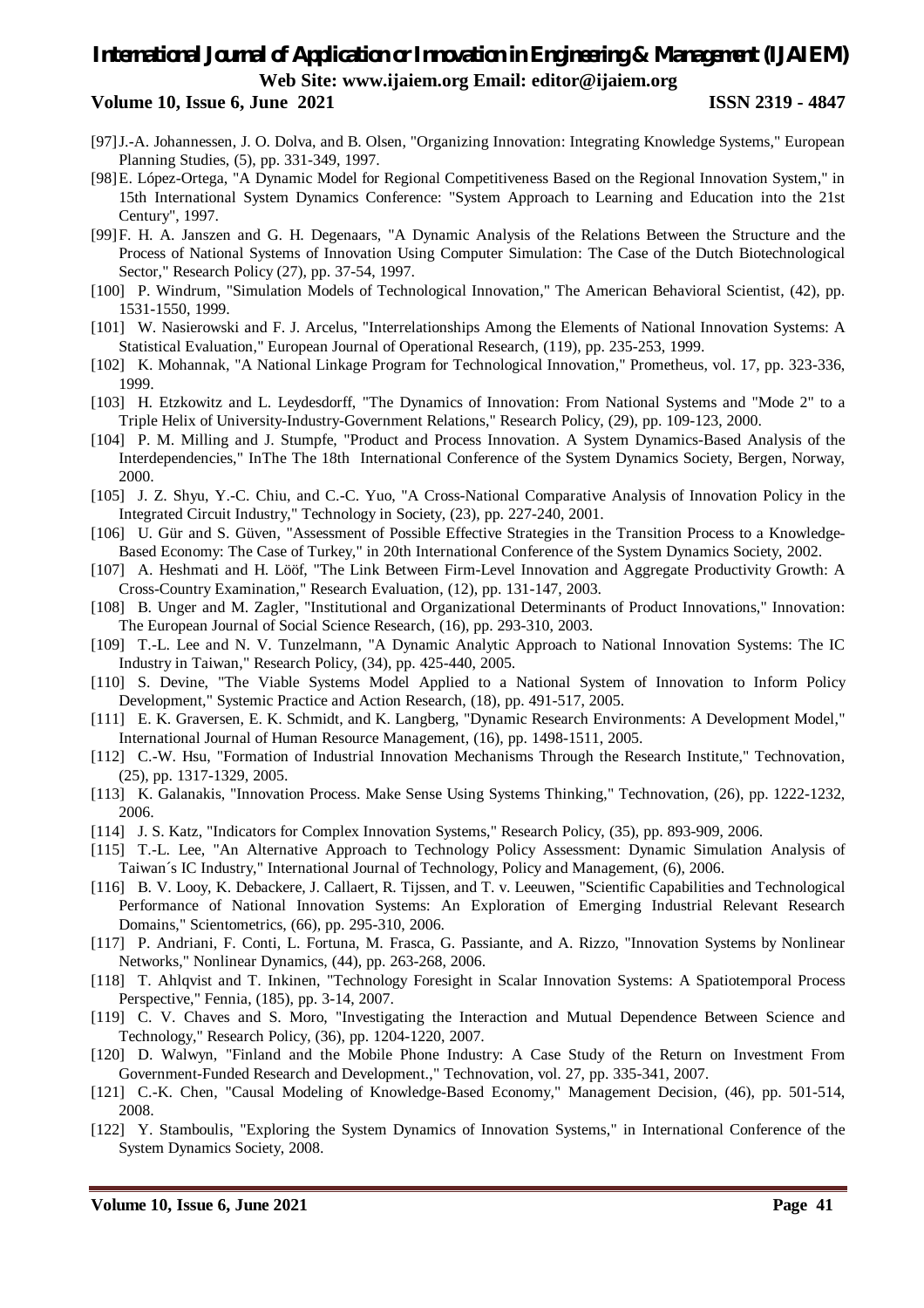- [123] S. J. R. Woodward, A. J. Romera, W. B. Beskow, and S. J. Lovatt, "Better Simulation Modelling to Support Farming Systems Innovation: Review and Synthesis," New Zealand Journal of Agricultural Research, (51), pp. 235-252, 2008.
- [124] S. Roper, J. Du, and J. H. Love, "Modelling the Innovation Value Chain," Research Policy, vol. 37, pp. 961– 977, 2008.
- [125] S.-W. Hung, "Development and Innovation in the IT Industries of India and China. ," Technology in Society, (31), pp. 29-41, 2009.
- [126] U. Fratesi, "Regional Innovation and Competitiveness in a Dynamic Representation," Journal of Evolutionary Economics, (20), pp. 515-552, 2010.
- [127] N. Carbonara and I. Giannoccaro, "Interpreting the Role of Proximity on Industrial District Competitiveness Using a Complexity Science-Based View and Systems Dynamics Simulation," Journal of Geographical Systems, (13), pp. 415-436, 2011.
- [128] J. Guan and K. Chen, "Modeling the Relative Efficiency of National Innovation Systems," Research Policy, (41), pp. 102-115, 2012.
- [129] E. Samara, P. Georgiadis, and I. Bakouros, "The Impact of Innovation Policies on the Performance of National Innovation Systems: A System Dynamics Analysis," Technovation, (32), pp. 624-638, 2012.
- [130] Y.-H. Tsai, S.-W. Joe, C. G. Ding, and C.-P. Lin, "Modeling Technological Innovation Performance and its Determinants: An Aspect of Buyer–Seller Social Capital," Technological Forecasting and Social Change, (80), pp. 1211-1221, 2013.
- [131] B. Zou, Y. Sun, W. Zhang, D. Wei, and F. Guo, "Absorptive Capacity and Technology Innovation: A system dynamics model," InThe International Conference on Management Science and Engineering (ICMSE), 2013.
- [132] E. Vaza, T. d. N. Vaza, and P. V. Galindoa, "Modelling Innovation Support Systems for Regional Development – Analysis of cluster structures in innovation in Portugal," Entrepreneurship & Regional Development: An International Journal, (26), pp. 23-46, 2014.
- [133] F. Castellacci and J. M. Natera, "The Dynamics of National Innovation Systems: A panel cointegration analysis of the coevolution between innovative capability and absorptive capacity," Research Policy, (42), pp. 579-594, 2013.
- [134] D. Rodrik, "The New Development Economics: We Shall Experiment, But How Shall We Learn?," John F. Kennedy School of Government. Harvard University, pp. 1-37, 2008.
- [135] M. Dodgson, D. Gann, and A. Salter, "The Impact of Modelling and Simulation Technology on Engineering Problem Solving," Technology Analysis & Strategic Management, (19), pp. 471-489, 2007.
- [136] C.-Y. Wong and K.-L. Goh, "Modeling the Behaviour of Science and Technology: Self-Propagating Growth in the Diffusion Process," Scientometrics, (84), pp. 669-686, 2010.
- [137] B. Fingleton, "Equilibrium and Economic Growth: Spatial Econometric Models and Simulations," Journal of Regional Science, (41), pp. 117-147, 2001.
- [138] F. Fatas-Villafranca, J. Sanchez-Choliz, and G. Jarne, "Modeling the Co-evolution of National Industries and Institutions," Industrial and Carporate Change, (17), pp. 65-108, 2007.
- [139] A. Onishi, "A New Challenge to Economic Science: Global Model Simulation," 32, (1), pp. 1-46, 2010.
- [140] J. W. Creswell, Research Design: Qualitative, Quantitative, and Mixed Methods Approaches, SAGE Publications, USA, 2013.
- [141] A. A. Pacheco and M. C. Cruz, Metodología Crítica de la Investigación, CECSA, México, 2006.
- [142] M. J. Polonsky and D. S. Waller, Designing and Managing a Research Project: A Business Student′s Guide. Thousand Oaks, SAGE Publications, California, 2010.
- [143] R. E. Shannon, Simulacion de Sistemas Diseño Desarrollo e Implantacion,Trillas, México, 2003.
- [144] M. C. Jackson, Systems Approaches to Management, Springer, Berlín, 2000.
- [145] M. Cimoli, Developing Innovation Systems: Mexico in a Global Context, Routledge, USA, 2005.
- [146] OECD, Managing National Innovation Systems, OECD, París, 1999.
- [147] Cámara de Diputados de la LX Legislatura, "Ley de ciencia y tecnología. CDMX," H. Congreso de la Unión-Diario Oficial de la Federación, CDMX, México, 2002.
- [148] E. Medina, "Diseñar la libertad, regular una nación. El socialismo cibernético en el Chile de Salvador Allende," Redes, (20), pp. 123-166, 2014.
- [149] E. Medina, Revolucionarios cibernéticos. Tecnología y política en el Chile de Salvador Allende, LOM EDICIONES, Santiago, 2013.
- [150] J. L. Furman, M. E. Porter, and S. Stern, "The determinants of national innovative capacity," Research Policy, (31), pp. 899-933, 2002.